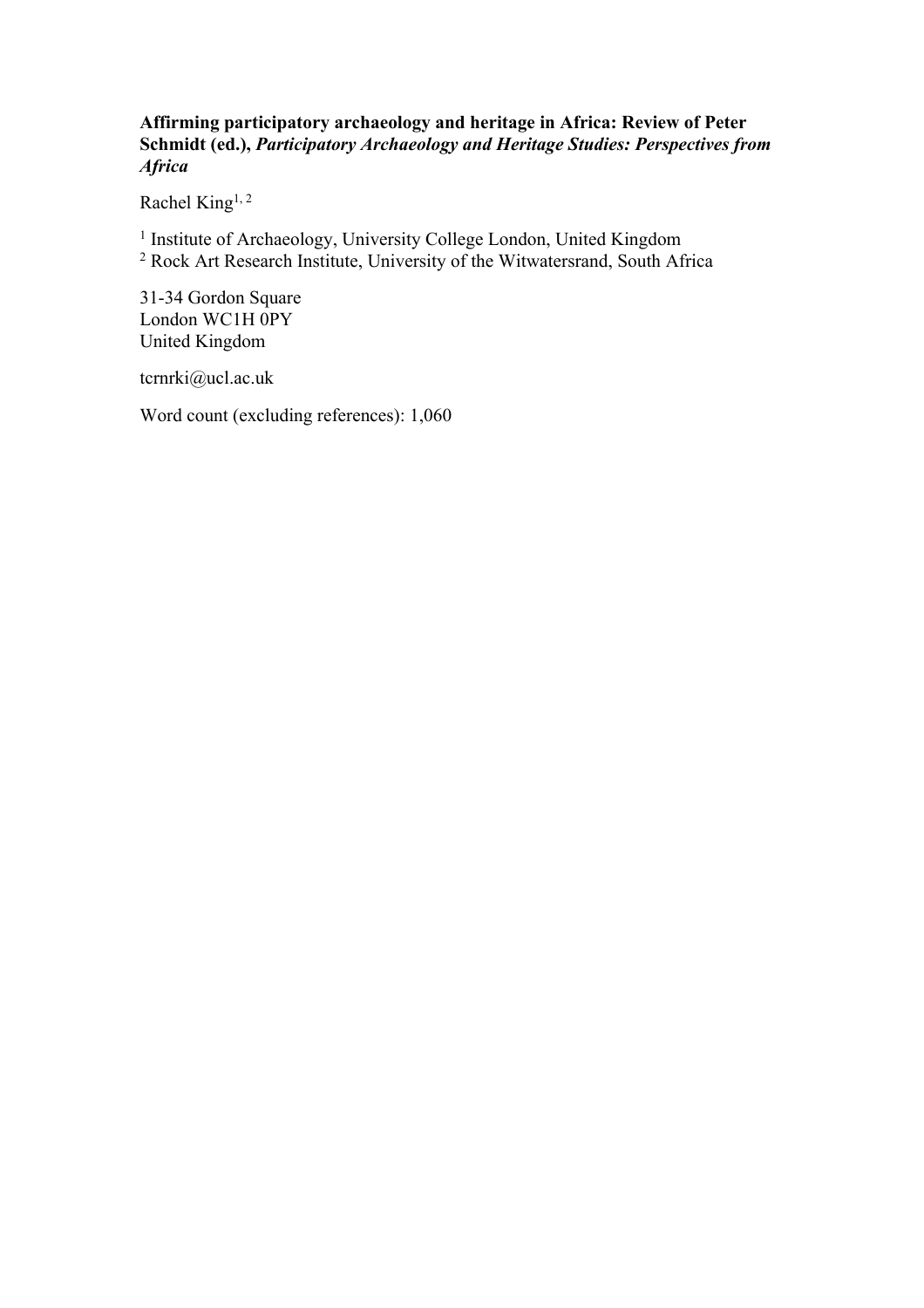*Participatory archaeology and heritage studies: Perspectives from Africa* presents a collection of papers, edited by Peter Schmidt, that aims to define what participatory archaeology in Africa is; argue for a particular historical genesis of this approach; and present examples of projects that embody these ideals.

It should be noted that this is not a wholly original work, but a collection of papers - already peer-reviewed and published - from the *Journal of Community Archaeology and Heritage*, collected here with a preface by Carol McDavid and Suzie Thomas (editors of *JCAH*) and an introduction by Schmidt. This means that (as the publisher instructs on pp. vii) citing a paper from this volume will involve citing the original publication information from *JCAH*. It also means that from the perspective of future bibliographies, this volume only exists insofar as the preface, introduction, and overall composition of the book can ever be cited. This is not necessarily problematic given that the goal in producing the volume is to allow 'peer-reviewed journal content to reach wider audiences' (pp. xi), and McDavid and Thomas draw attention in their preface to the need to connect 'academic ethics to academic writing', including making writing more public. (The volume sells for £115 on Routledge's website.) That said, considering that the volume's content has already been peerreviewed, a review should concern itself with those elements that *are* novel, and consider what work they are doing here.

Schmidt's introduction hinges on the themes of intersectionality (which tends to subsume the theme of synthesis) and epistemic humility - this latter a concept that elaborates on points Schmidt (Chapter 1) makes elsewhere. Intersectionality here refers to something different from its original development in feminist theory of the 1980s (Cooper 2016; cf. Wiegman 2012 for a critique of the term's over-extension). In this volume, intersectionality emerges from the synthesis of the 'best Western and

2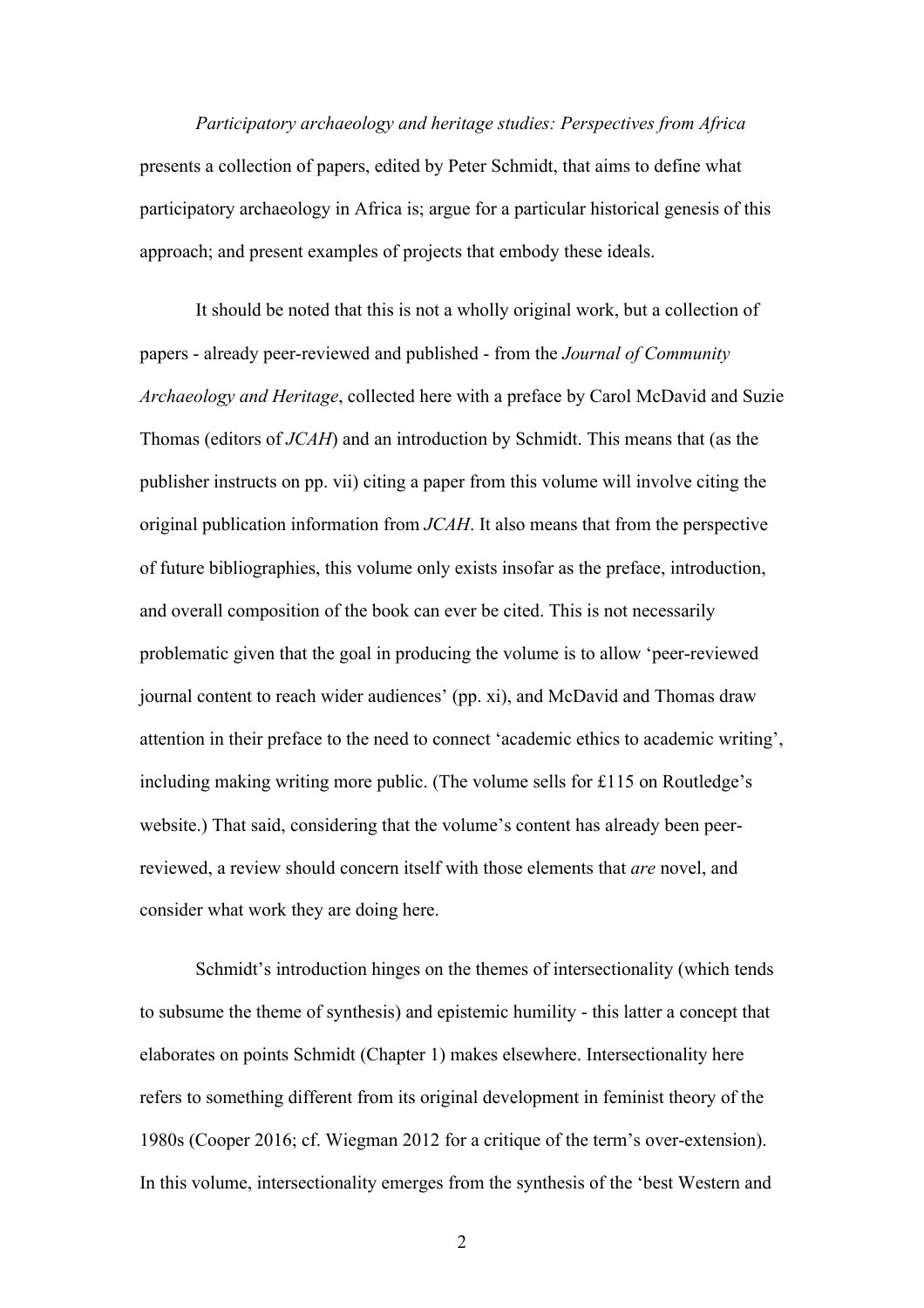best indigenous' practices in archaeology, a nexus characterised by researchers engaging with 'day to day searches for solutions' in African life and the rejection of 'top down' research agendas formulated in the academy. Questioning the power structures behind academic research leads on to the introduction's second major theme of epistemic humility, which entails not only that academic archaeologists step away from leadership roles but that they commit to power-sharing and decisionmaking through long-term engagements with stakeholder communities. In raising these points, Schmidt sketches out an intellectual platform for participatory archaeology in Africa that is positioned as kindred with Sonya Atalay's (2012) *Community-based archaeology* and distant from much of the rest of public archaeology. (Arguably, as a sub-field developed in Europe and traced back to early twentieth century British practices, the hybrid nature of public archaeology has never been as well-historicised or well-theorised in Africa as it has for other theatres of Anglo-European research, cf. Moshenska 2017.)

Moreover, though, this volume's introduction and arrangement suggest that its vision of participatory archaeology has been active long before Atalay's volume or even the public/community/participatory/collaborative global archaeology boom of the last 20 years. Part I of Schmidt's volume is organised to suggest a genealogy of participatory archaeology in Africa, with Merrick Posnansky (Chapter 2) and Thurstan Shaw as its progenitors, Schmidt as the second generation inheritor (Chapter 1), and Schmidt's own students as the third. Parts II (Chapters 3-5) and III (Chapters 6-8) then elaborate on where these participatory ideas are translated into action and are resonant with African archaeological practice, with Part II focusing especially on long-term participatory engagements and Part III on heritage management and assessment.

3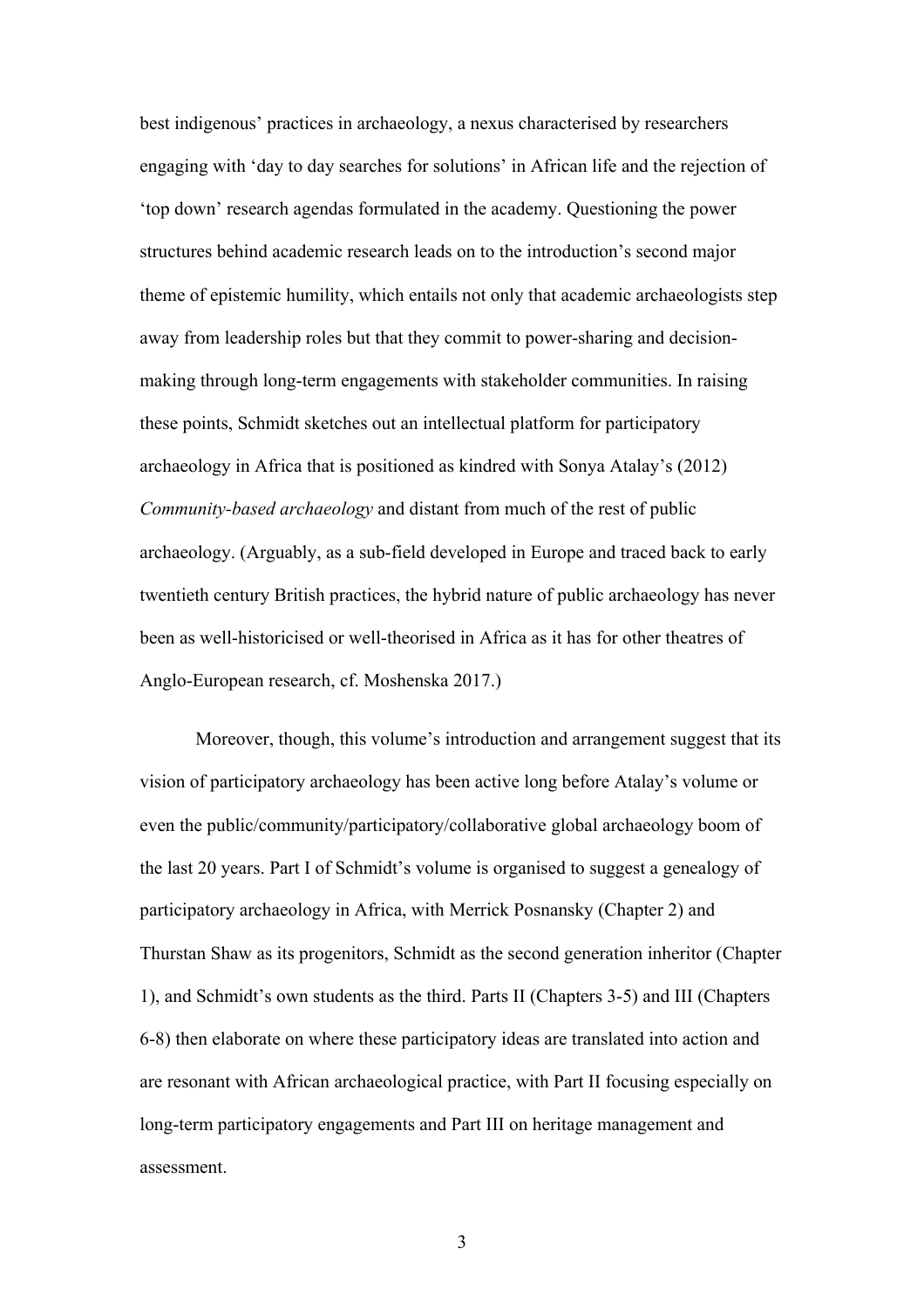Although the papers presented in the volume have been available in *JCAH* for varying lengths of time now (the earliest published in 2014 and the most recent in 2017), their ensemble in this volume raises interesting questions around practices of knowledge production around archaeological sites in Africa. While Part I proposes that the foundations of participatory archaeology are to be found within Euro-American archaeologists' interventions in Africa, the pivot to chapters in Parts II and III illustrates how the stakes of participatory approaches can be quite different for African archaeologists than for 'outsiders' (to use Schmidt's word). Chapurukha Kusimba's Chapter 4, for instance, offers a powerful juxtaposition with the two to either side of it (by Kathryn Weedman Arthur et al. and Schmidt), in that Kusimba details the fraught politics of attempting to be participatory, which ultimately caused him to become the subject of vilification and surveillance from some quarters. Accounts like this serve as a reminder that while being more participatory will (as Schmidt argues here and elsewhere) produce better-quality, more relevant knowledge, knowledge production is never politically neutral; there is always something at stake and the consequences of this work are not evenly distributed among those involved.

The volume's efforts to showcase participatory approaches in managing heritage also underscore where more work is needed to understand the historical contexts for different forms of heritage management across the continent. Especially in light of the history of participatory archaeology proposed in Part I, the case studies in Part III (by Jane Humphris and Rebecca Bradshaw; Susan Keitumetse and Michelle Grace Pampiri; and Nthabiseng Mokoena) illustrate that participatory projects intersect with a wide range of heritage management strategies in Africa, each of which emerged from a specific nexus of politics, history, and indigenous relationships to the past. This cluster of articles offers some useful, detailed perspectives on this

4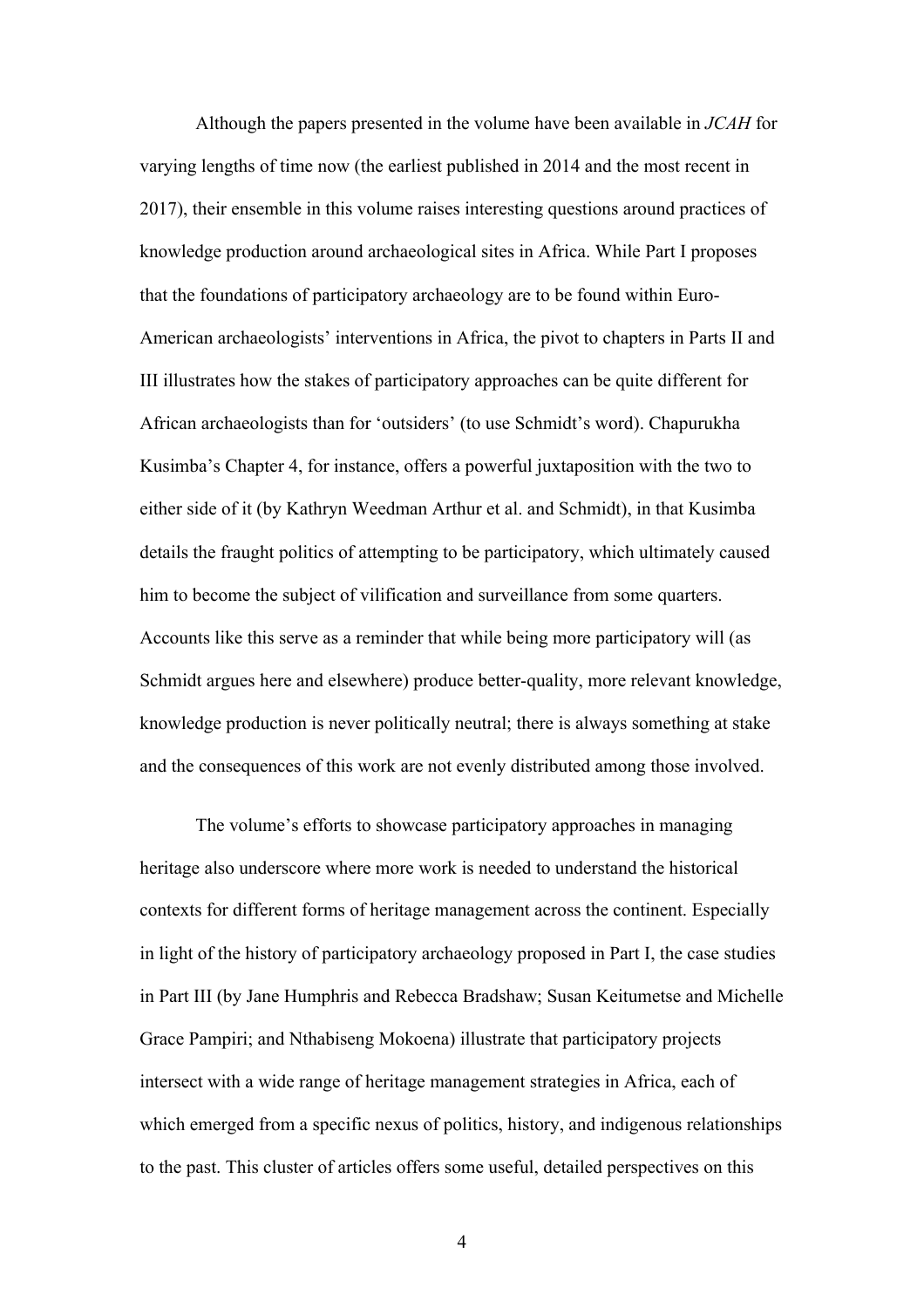theme, which resonate with points made by Susan Keitumetse (2016) in her recent book. It demonstrates the imperative not to treat African indigenous knowledge as ahistorical (cf. Stump 2010), but embedded in long-term experiences not only of colonialism but also of governmental and international interventions, all of which impact the values attached to archaeological projects and how participation within these is welcomed. We are reminded that participation in any form must address itself not just to long-term engagements with relevant constituencies, but equally with the long-term *processes* that have generated the context in which participation occurs. The bar for historical awareness in participation is high, then, and worth reflecting on in all projects.

In sum, the papers in this volume each present a different facet of what participation looks like in Africa, and give the impression of a healthy community of scholars arrayed around the topic. The volume itself represents an argument that this community has roots in multiple places, both within archaeological field projects in Africa and, especially, in longer interventions in the continent.

## **References**

Atalay, S. 2012. *Community-Based Archaeology: Research with, by, and for Indigenous and Local Communities*. Berkeley: University of California Press.

Cooper, B. 2016. "Intersectionality." In *The Oxford Handbook of Feminist Theory*, edited by Lisa Disch and Mary Hawkesworth. doi: 10.1093/oxfordhb/9780199328581.013.20.

Keitumetse, S.O. 2016. *African Cultural Heritage Conservation and Management*. Cham: Springer.

Moshenska, G. 2017. "Introduction: public archaeology as practice and scholarship where archaeology meets the world." In *Key Concepts in Public Archaeology*, edited by Gabriel Moshenska, 1-13. London: UCL Press.

Stump, D. 2010. "'Ancient and backward or long-lived and sustainable?' The role of the past in debates concerning rural livelihoods and resource conservation in Eastern Africa. *World Development* 38 (9): 1251-1262.